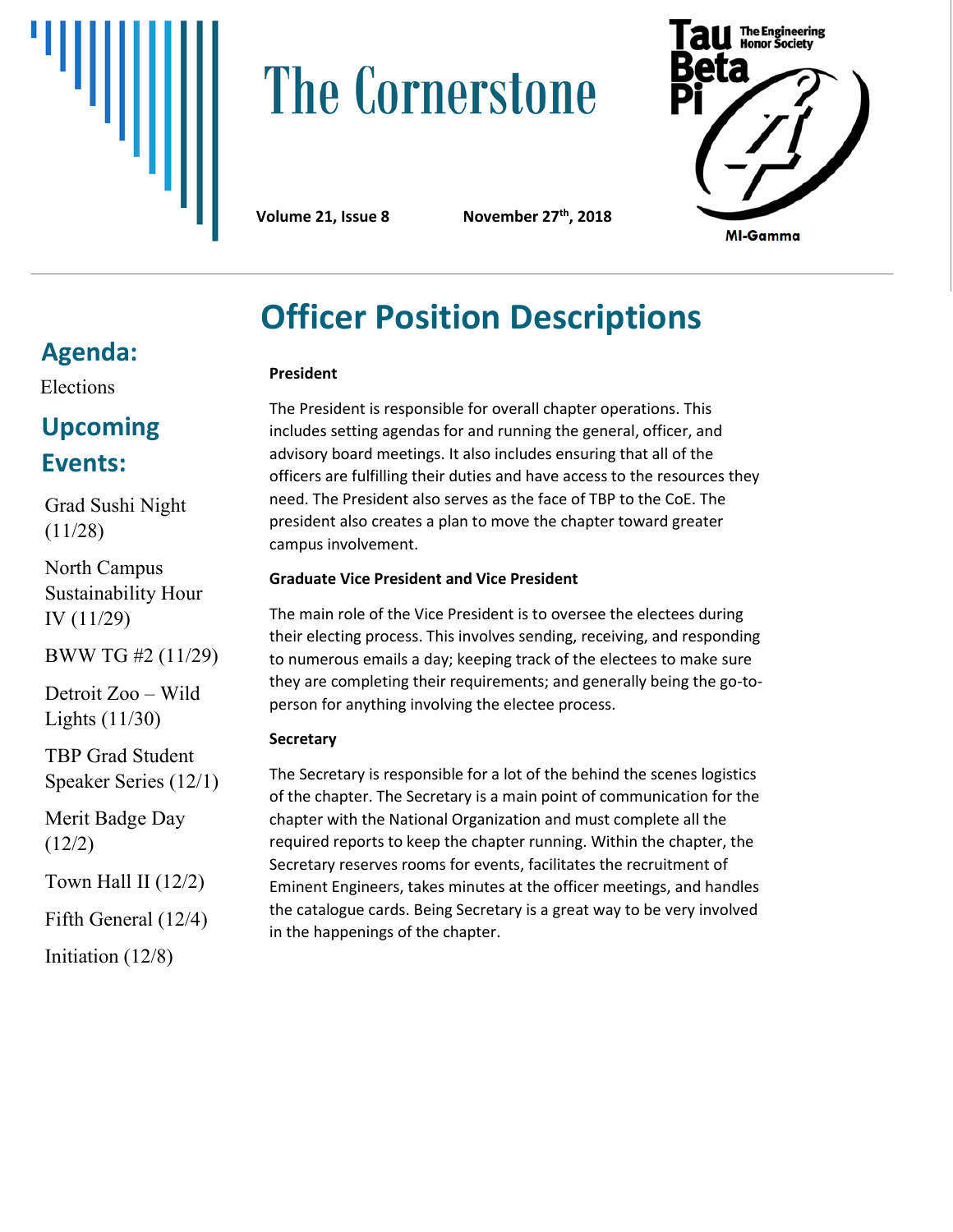## **Officer Position Descriptions**

#### **Treasurer** (Usually a fiscal year position)

The main role of the Treasurer is to keep track of the finances for the chapter. This involves setting the budget at the beginning of each semester and keeping track of daily expenses for the chapter. The Treasurer must go to SOAS 1-2 times per week to process reimbursements for the chapter. Furthermore, the Treasurer must also register with CSG before the fall semester. Additionally, the Treasurer is also responsible for collecting all the electees dues. This officer position lasts two semesters and when the second semester is completed the treasurer will complete the tax return for the chapter.

#### **External Vice Presidents** (2 semesters)

The External Vice Presidents are responsible for coordinating interviews for the College of Engineering Leaders and Honors Awards to be presented at Honors Brunch. Additionally, they serve as two of the directors for the annual SWE/TBP Career Fair along with counterparts from the Society of Women Engineers. If interested, you must apply on the website.

#### **Service Coordinator**

The Service Coordinator is responsible for finding project leaders to plan service events and help them through the planning process when necessary. You are also responsible for working with other organizations who contact TBP looking for volunteers at various community service events. The Service Coordinator is additionally tasked with selecting the Book Swap Chairs and helping run the Book Swap at the beginning of the semester.

#### **Professional Development Officer** (2 semesters)

The Professional Development Officer is responsible for running the professional development committee which plans PD events. The biggest component of this position is planning Corporate Information Sessions and communicating with the chapter president and companies. The PD officer also announces PD events weekly.

#### **Activities Officer**

The Activities Officer oversees social events, running the IM Sports teams, and coordinating the end of semester banquet. Having regular transportation is recommended but is not required. Social events include TG's, IM Sports, Game Nights, Intersociety Events, etc. K-12 Outreach Officers K-12 Outreach officers organize MindSET modules, communicate with schools, coordinate volunteers, purchase supplies, and organize rides.

#### **Campus Outreach Officer**

The main responsibility of the campus outreach officer is to coordinate TBP's free one-on-one tutoring service. This position involves checking your email as often as possible. A new responsibility for campus outreach is coordinating the Hot Chocolate Effect. You set up and organize volunteers to promote TBP while providing free hot chocolate to students who are getting out of their Engr 101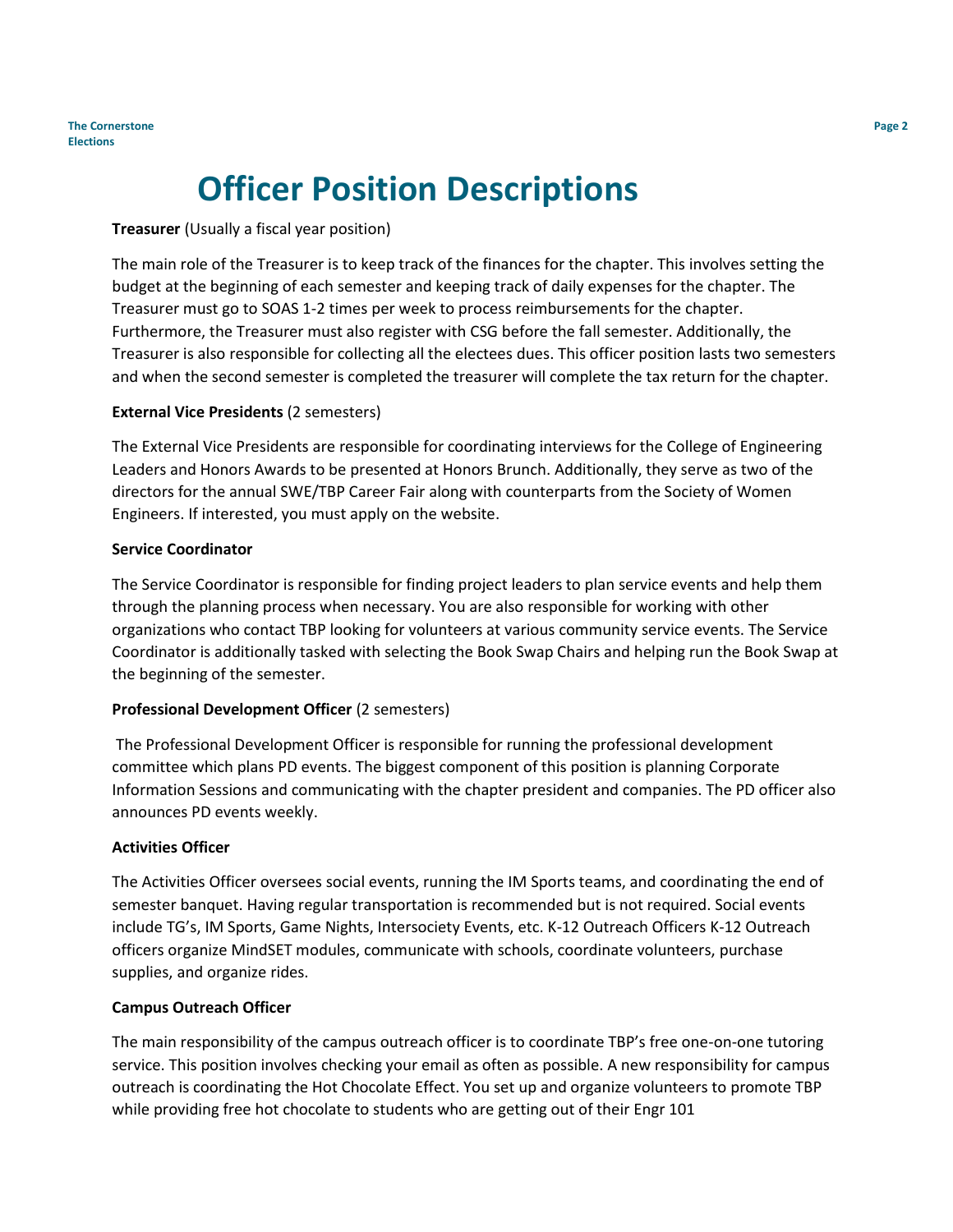### **Officer Position Descriptions**

exams. The officer also looks for new tutoring opportunities and tries to implement any that are feasible.

#### **Chapter Development**

The Chapter Development Officer is responsible for pursuing new opportunities and investigating new ideas to improve the chapter and positively impact the community. This also involves running New Initiatives meetings, where members of the chapter discuss ways we can improve Michigan Gamma. Recent topics of discussion include brainstorming new K-12 Outreach initiatives and ways to improve interchapter relations

#### **Publicity**

The Publicity Officer sends out the weekly announcements. Other responsibilities include managing the Facebook Instagram, Flickr, and Twitter pages, and designing posters and flyers for TBP events.

#### **Membership**

The Membership Officer has one of the most important roles for meetings: ordering food! Membership also keeps track of DA/PA status and their gifts, designing and ordering apparel, creating meeting signins and managing the chapter's email lists.

#### **Historian**

Historian oversees compiling and publishing The Cornerstone for all meetings. In addition, the Historian also publishes the Alumni Newsletter for each month. This position is great for someone with a slightly creative side and who loves to write and edit. It is also a great way to become introduced to the officer corps.

#### **K-12 Outreach**

Officers K-12 Outreach officers organize MindSET modules, communicate with schools, coordinate volunteers, purchase supplies, and organize rides. We are also working to start new K-12 Projects and incorporate a K-12 Outreach Committee.